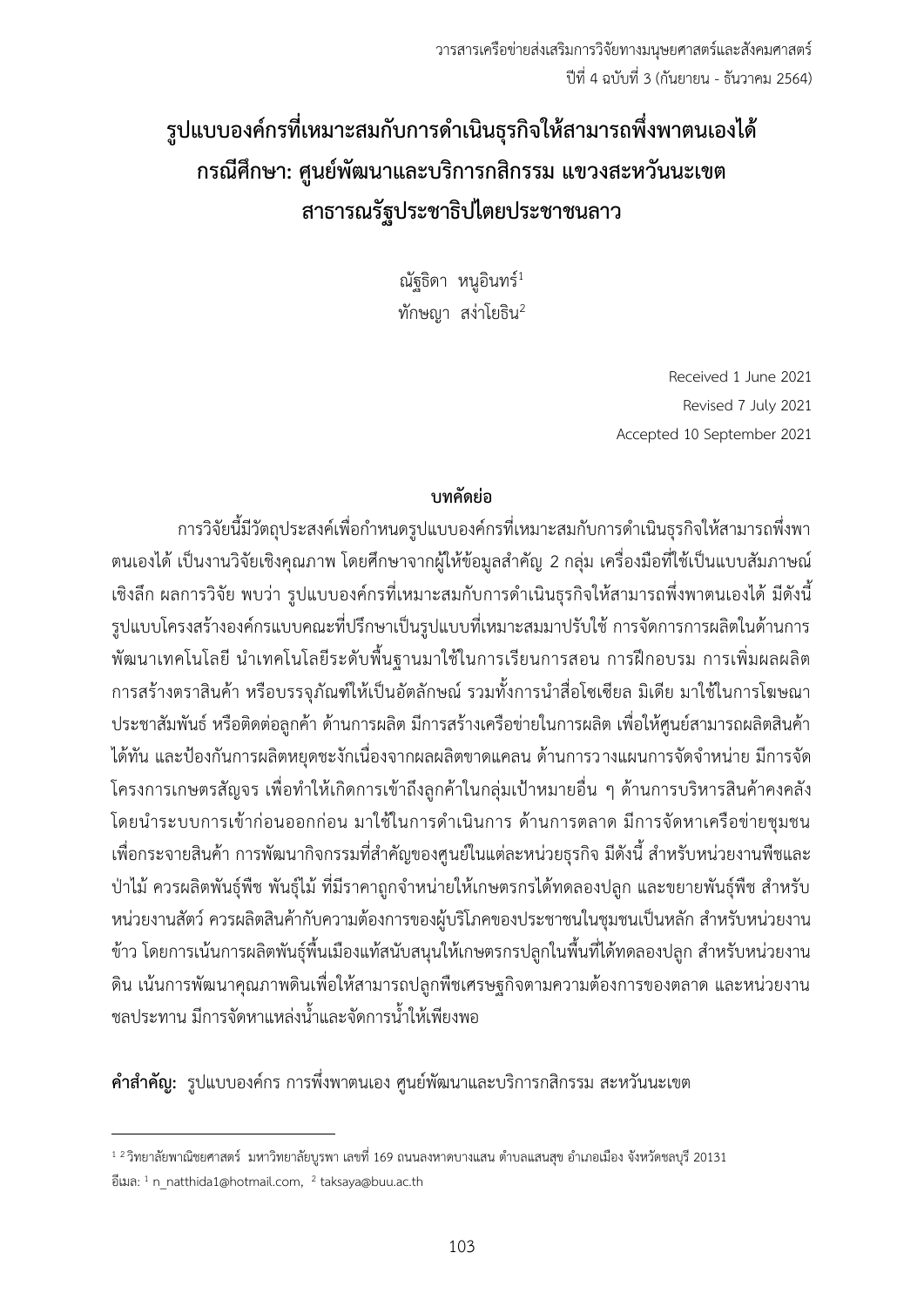## **SUITABLE ORGANIZATIONAL MODEL FOR BUSINESS TO DEVELOP SELF-RELIANCE: CASE STUDY OF AGRICULTURAL DEVELOPMENT AND SERVICE CENTER SAVANNAKHET, LAO PEOPLE'S DEMOCRATIC REPUBLIC**

Natthida Nooin<sup>1</sup> Taksaya Sangayatin<sup>2</sup>

#### **Abstract**

The objective of this research was to determine the appropriate organizational model in order to be a self-reliant business. This is a qualitative research. In-depth interviews were conducted to collect data. The results of the research revealed that the appropriate organizational models for business to be self-reliant include an advisory board structure, production management, technology development, application of fundamental technology in teaching and training, productivity, branding and packaging, as well as the use of social media in advertising, public relations or customer services. In terms of production, production networks should be established so that products can be produced on time which also prevents production disruptions due to product shortages. In terms of distribution planning, agricultural field projects should be organized in order to reach customers in other target groups. In terms of inventory management, a first-in, first-out system should be implemented. In terms of marketing, a community network should be established to distribute products. The development of the center's activities in each business unit is as follows: for plants and forestry agencies, plants should be produced and sold to farmers at low price which allow them to experiment planting and propagating. Animal agencies concentrate on producing products that meet the needs of consumers in the community. Rice agencies should focus on producing genuine local rice, and support local farmers to grow in the experiment area. Soil agencies should focus on improving soil quality in order to be able to grow economic crops demanded in the market. Lastly, irrigation agencies should provide adequate water sources.

**Keywords:** Organizational Model, Self-Reliance, Agricultural Development and Service Center, Savannakhet

-

<sup>&</sup>lt;sup>1 2</sup> Graduate School of Commerce, Burapha University, 69 Long-hard Bangsaen Road, Muang, Chonburi 20131 E-mail: <sup>1</sup> n\_natthida1@hotmail.com, <sup>2</sup> taksaya@buu.ac.th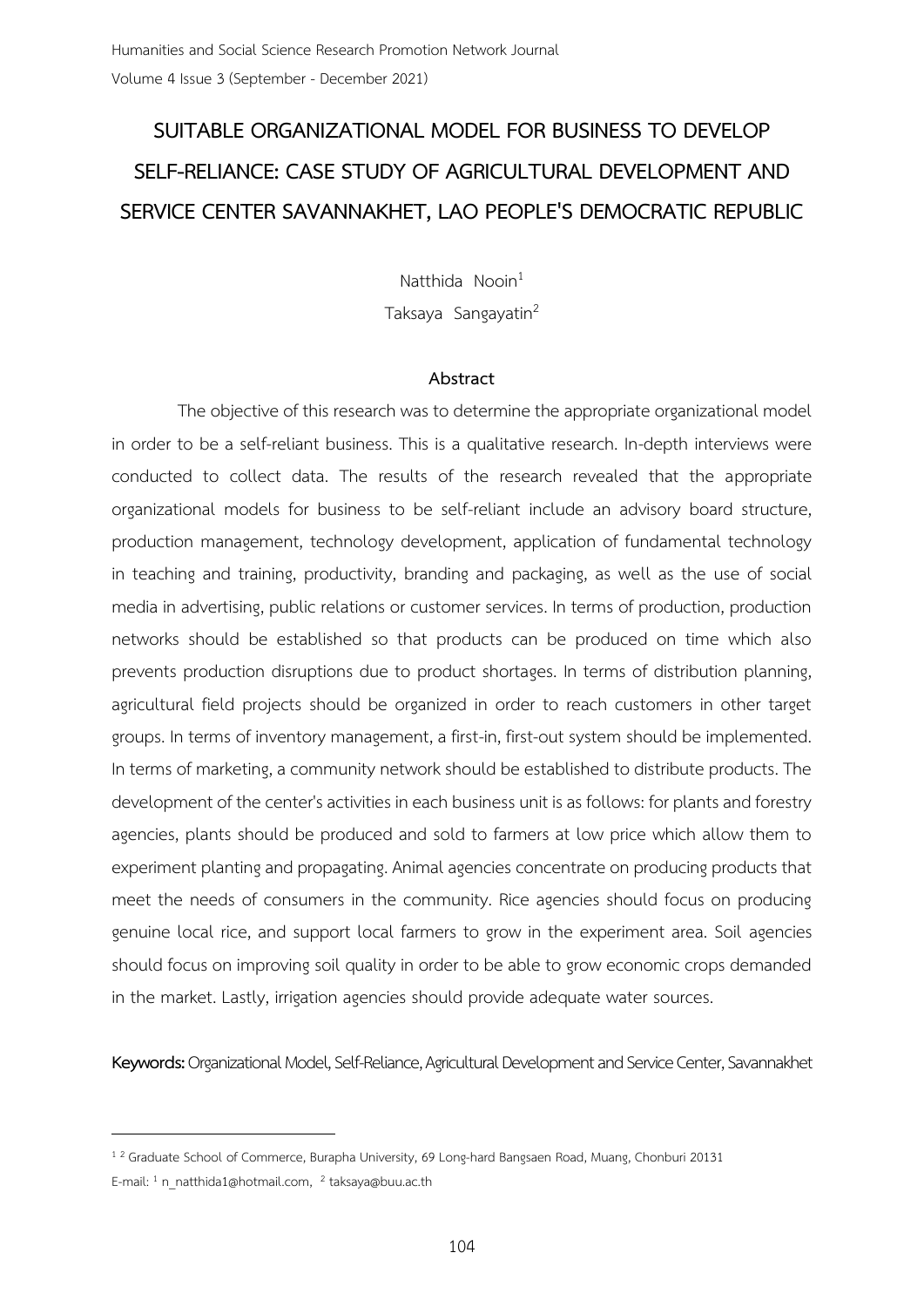#### **Introduction**

Agricultural and Forestry Development and Service Center in Savannakhet, Lao People's Democratic Republic is a collaboration between the Government of Thailand and the Lao People's Democratic Republic. This center with an area of 263 rai (42 hectares) is located in Nongtao, Ban Phonsim, Kaison Phromwihan, Savannakhet District, Lao People's Democratic Republic (Lao PDR), and managed by Chaipattana Foundation. The center has been in operation since 2010 on a five-year plan framework. The Agricultural Development and Service Center project has provided agricultural learning activities similar to Huai Son-Huai Sua concentrating on soil development, plantation, rice farming, livestock, fisheries, irrigation and forestry work (Jesadalak, Trichan, & Rangsungnoen, 2015).

The Center has applied the Sufficiency Economy Principles introduced by His Majesty the King Kathibesorn Maha Bhumibol Adulyadej the Great Borommanat Bophit (King Rama IX) to the project with a complete focus on nature and forest, and balanced plantation based on the environment and climate. Benefits to the community and developing a model center for farmers in the Lao People's Democratic Republic have also been in focus. However, the center is not yet widely known and has been unable to take proactive steps to expand its success into the community with a population of approximately 120,000.

The researcher recognizes the importance of establishing a suitable organizational model in order to develop the business unit of the center by utilizing technology to increase agricultural production. The center can be a place for farmers to learn, experiment, research and apply modern techniques. This is in line with the royal initiative projects which King Rama IX focused on providing farmers self-reliance as the foundation for a well-being in the future (Department of Public Relations, 1999)

#### **Research Objectives**

To obtain a suitable organizational model for business units of Agricultural Development and Service Center, Savannakhet, The Lao People's Democratic Republic to develop self-reliance.

#### **Conceptual Framework**

In the study of suitable organizational model for business to develop self-reliance: a case study of Agricultural Development and Service Center Savannakhet, Lao People's Democratic Republic, researchers have studied concepts, theories and related research.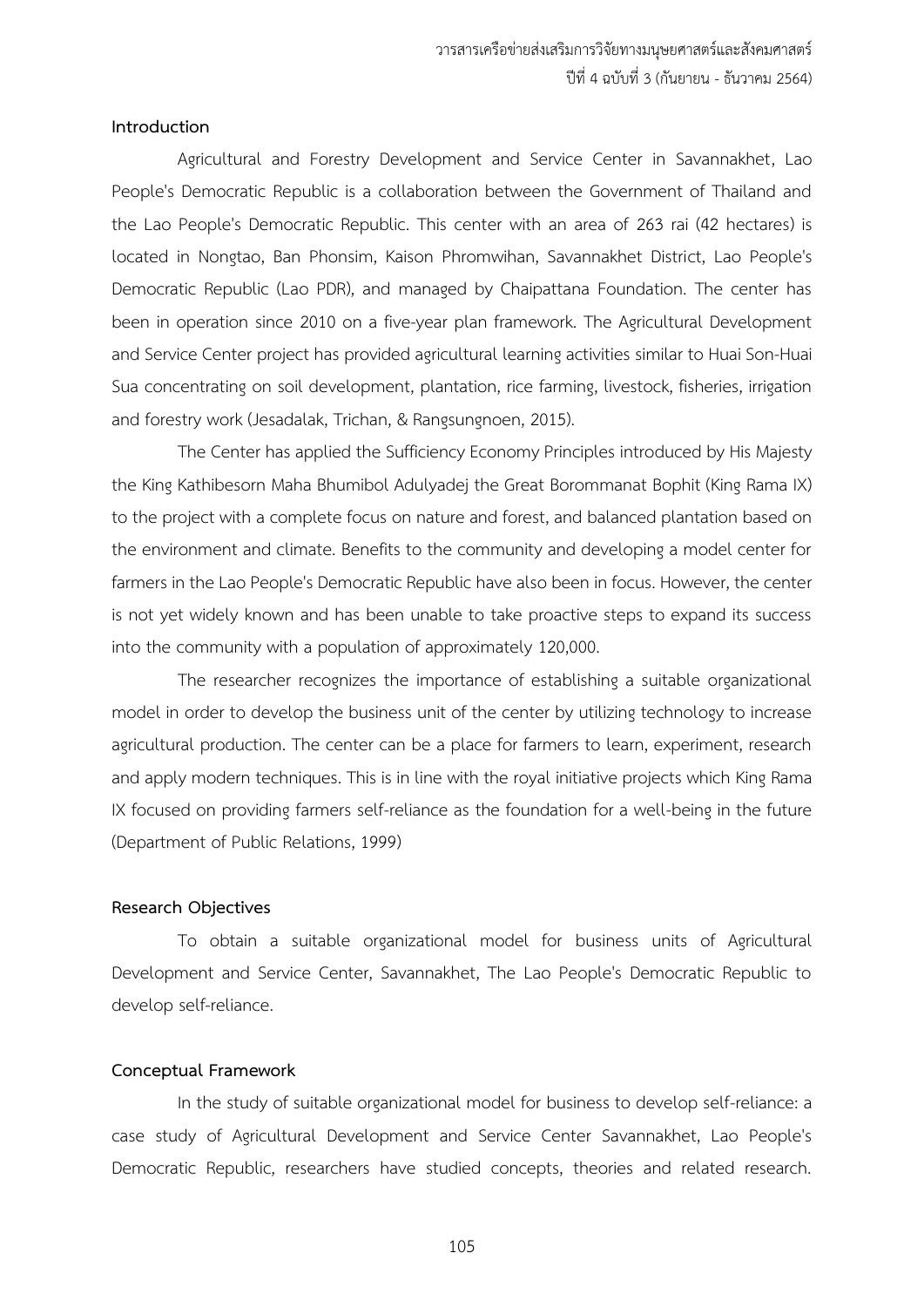The concept of business unit development approach was studied and analyzed to develop a guideline based on the Sufficiency Economy Philosophy. The conceptual framework of this research is as follows:



**Figure 1** Conceptual Framework

## **Literature Review**

## **Concepts of Organizational Structure Model**

## **Organizational Structure Model**

The structure is a factor that determines the functions of the organization by defining the management of each part of the organization according to the organizational chart. The design of the organizational structure can support the operations of the organization to reach its goals. The management may choose an organizational model that is suitable for the operation and size of the organization (Wittayaudom, 2011) as follows: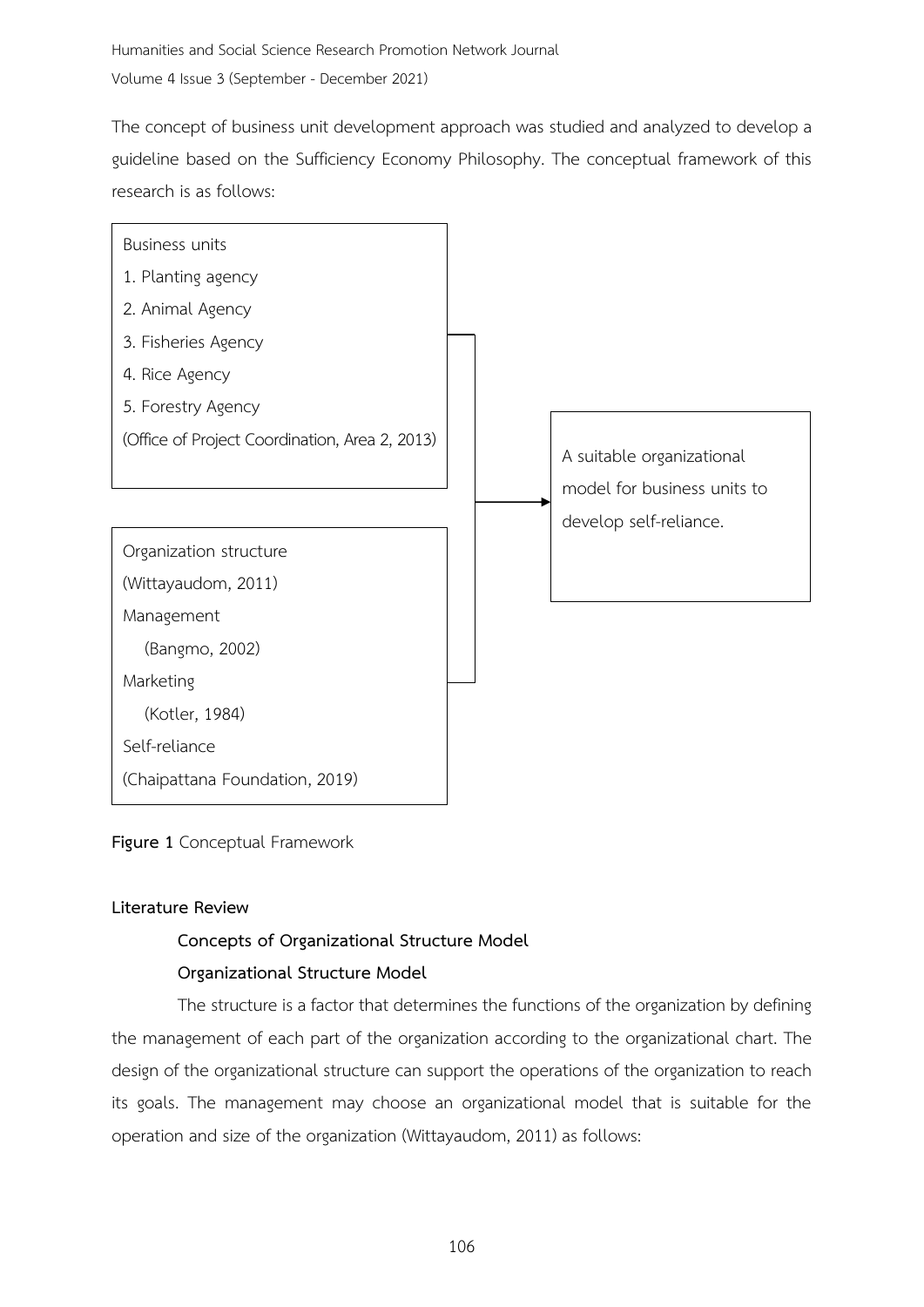1. Functional organization structure is a form of organization grouped by functions and divided into departments, such as financial department, production department, human resource department, etc.

2. Division organization structure is an organization that consists of departments that independently operate and make decisions. Each department has its own profit center. Within this structure, it can be divided by products, areas, customers, or production process, etc.

3. Team-based organization structure is an organization that consists of a team or working group without a hierarchy of command. Therefore, the team will have freedom to work according to the team's approach, such as the customer service team, etc.

4. Matrix organization structure is an organizational structure that allows personnel from different departments to collaboratively work on a special project. Thus, this structure commonly has two chains of command and two supervisors.

5. Staff organization structure is established to manage the business based on the guidance of a knowledgeable consultant, or specialized expertise. This structure can widely be found when modern technology is involved. With proper guidance, the organization is able to plan and assess the situation, coordinate with other organizations, use modern tools, and enhance personnel's efficiency.

6. Network structure or virtual organization is an organizational structure that allows connecting with other organizations in order to create alliances and perform ad-hoc activities, as well as to reduce various risks. The advantage is that the organization is able to adapt quickly with low investment through information technology. However, it is unable to control other agencies involved.

From literature review, there are six forms of organizational structures that are relevant and suitable for business to develop self-reliance. A good organizational structure leads to efficiency. With effectiveness, an organization can survive, grow and develop which is sustainable development. This is in line with Supasaktumrong (2018), who studied flexible organization design. He found that creating a learning culture in the organization with appropriate technology enhances individual learning which leads to a sustainable competitive advantage. Similarly, Junkrapor and Chienwattanasook (2019) stated that horizontal and flexible organizational structure allows power distribution which can lead to establish an innovative organization for excellence. Moreover, analyzing external factors is also a key element to drive the organization towards competitive and sustainable excellence, increase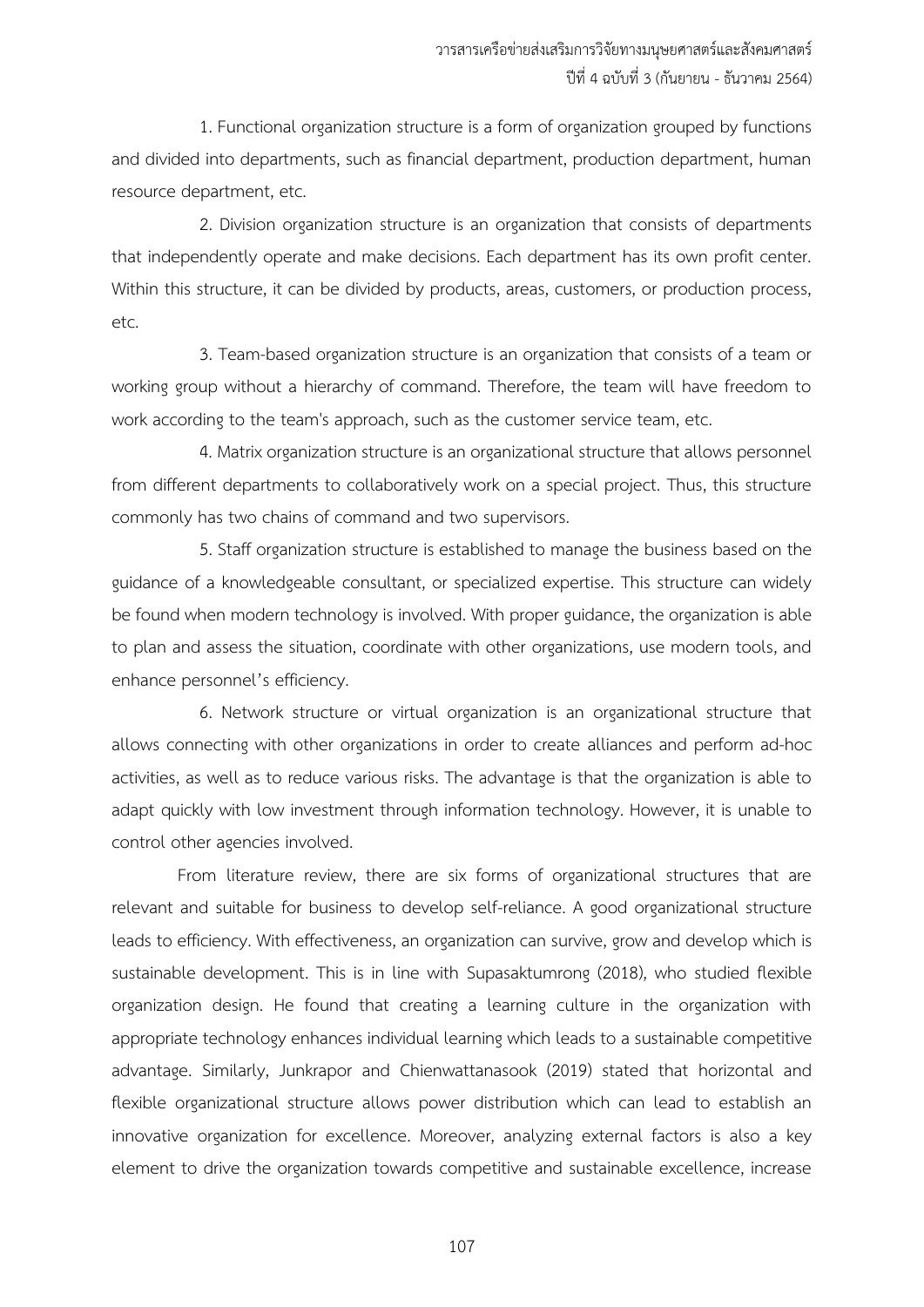efficiency, and lead to the success of the organization (Meesubthong, Jadesadalug & Sansook, 2018)

#### **Concepts in Management Theories**

Concepts used as a guideline for the management of the organization, especially in the organizational structure can be differently classified. Fayol (1949) introduced POCCC, which is a modern management concept. POCCC stands for planning, organizing, commanding, coordinating and controlling. All types of management rely on key management factors: man, money, material, and management, or 4Ms. To be successful and achieve the goals, the organization requires a number of qualified personnel, as well as a budget to support the operations. Materials must also be adequate and suitable for the plans and projects. Lastly, efficient management system helps the organization maximize the use of limited resources (Sereerat, et al., 2002; Santiwong, 2000; Bangmo, 2002) discussed the important factors; man, machine, money, and material that the management must take into account. First, man is considered as the most important factor that brings great success to a business in terms of both quantity and quality. Second, machines that are meticulously purchased are the tools to maximize the benefit. Third, money is an important factor that supports finding resources so that the activities of the organization can be carried out smoothly. Lastly, material is considered a factor of quantity to be procured for use in the production process.

Creating an internal management process is the most important mechanism to determine the success of an organization's sustainability since the process organizes the resources, including raw materials, machine, money, and, most importantly manpower in order to drive the internal processes simultaneously and achieve success (Jaikla, 2018). Modern technology or innovations to support corporate management can help the management of social business organizations continue operating under current changes and interact with the environment (Juijaingam & Teppaya, 2014). This is in line with the research of Kongpetdit and Chantuk (2016). They stated that in the future there will be a higher rate of competition and social expectations. Therefore, the organization needs to carry out various missions to survive and be able to operate in a sustainable manner. To adapt to social change, it is necessary to enhance participation, empowerment, involvement and teamwork simultaneously through an efficient management process besides the key elements; man, money, materials and management or administration.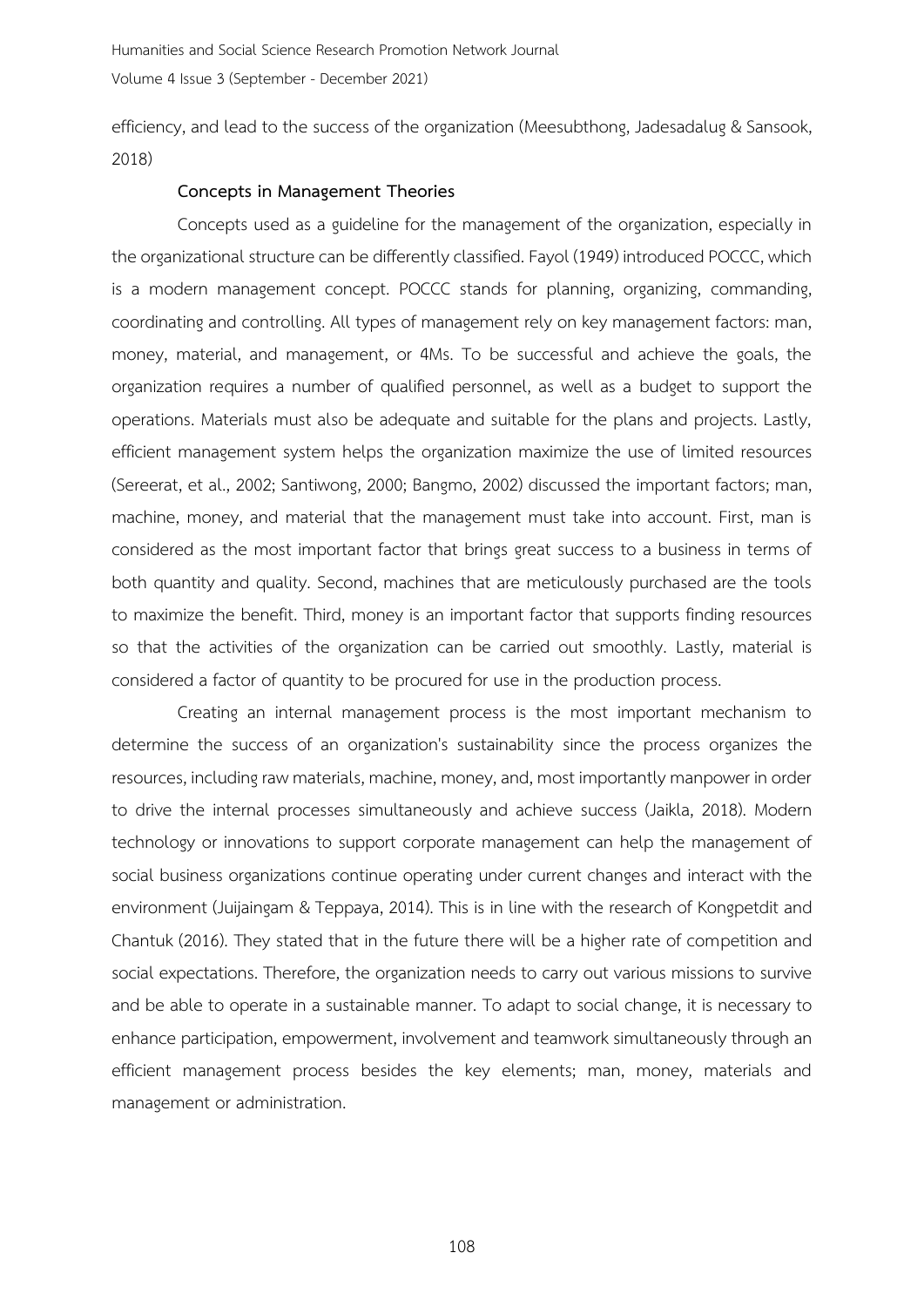#### **Concept of Self-Reliance**

Self-reliance according to the philosophy of sufficiency economy under the royal initiative of His Majesty the King Bhumibol Adulyadej the Great (Rama IX) is based on living and acting in the middle path. This particularly applies to economic development in the era of globalization. Jansom (2019) stated that sufficiency consists of 3 characteristics. First, modesty means being proportionate, such as production and consumption at a modest level. Second, rationality means that decisions in regards to the level of sufficiency must be rational by considering the factors involved as well as expected consequences of such action carefully. Lastly, immunity means being prepared for consequences and changes by considering future short-term and long-term possibilities.

 Knowledge and moral conditions are required to make decision and take actions. Knowledge conditions means comprehensive academic knowledge that can be applied while planning and operating. Morality means awareness of virtue, integrity, patience, persistence, consciousness in life. The expected result from applying the philosophy of sufficiency economy is a balanced and sustainable development in all aspects, including economy, society, environment, knowledge and technology (Krongsiri, 2017).

Self-reliance is a development on the basis of a country or a region, populationrelated resources, cultural and traditional values (Galtung, 1980). Self-reliance refers to an individual's ability to manage his own livelihood and occupation in order to reduce dependence on external factors (Petcharat, 2014).

The concept of self-reliance encourages people to initiate or develop the best use of their own local resources for better living. The concept emphasizes participation from various groups to cooperatively solve problems in daily life. The Philosophy of the Sufficiency Economy of King Rama IX has been world-widely accepted and applied for development. For example, China mainly focuses on domestic production, which is self-reliant. However, the surplus is exported. During COVID-19 pandemic, China has gone through the crisis by being self-reliant. Thus, China has been able to control the situation quickly when the epidemic occurs (Liu et al., 2020). Camaroon has also applied self-reliance method, together with mutual assistance, participation, and rural development in order to make the best use of local resources (Anyanwu, 1992). Russia has aimed to initiate and complete "self-reliance economy" or "sufficiency economy" by concentrating on the production of a sustainable agriculture within 2020 (Chernova et al., 2020). In India, Gandhi's concept of self-reliant community and economy was adopted by the idea of desire elimination, labor for food, including the distribution of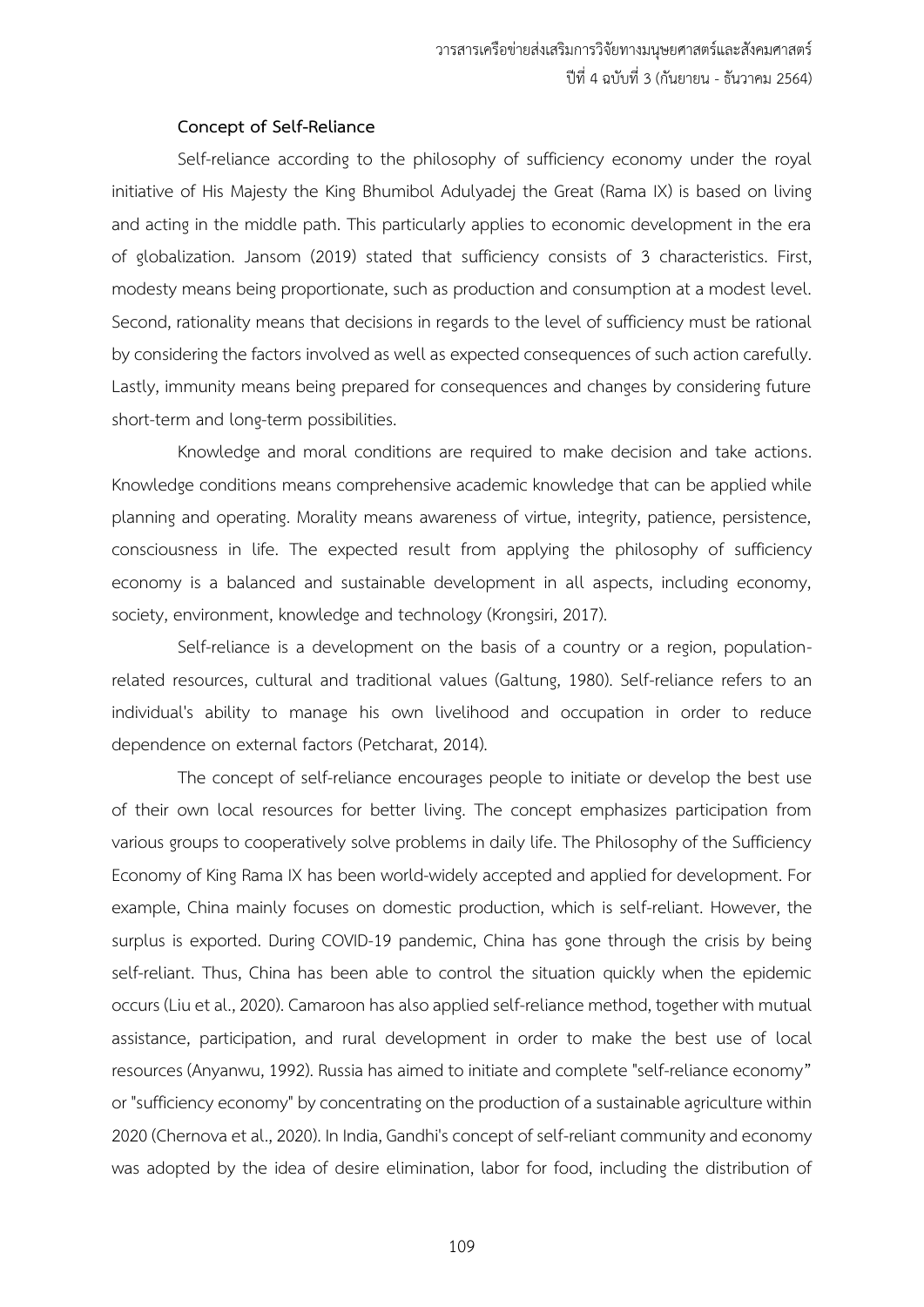production and technology. These concepts lead to self-reliance of society and communities. In addition, Gandhi's concept of self-government is possible to apply when self-control exists (Srichampa, 2014). Based on the sufficiency economy philosophy, Bhutan emphasizes product development to strengthen the community in terms of income and occupation based on the principle of sustainable self-reliance. The concept of self-reliance leads to a better life both at the individual and community level which also reduce administrative burden of the government (Fonchingong & Fonjong, 2002).

#### **Research Methodology**

This qualitative research was conducted by doing fieldwork and in-depth interviews with two groups of key informants. The first group consists of seven experts from Thailand; Head of Plant Agency, Head of Animal Agency, Head of Fisheries Agency, Head of Forestry Agency, Head of Rice Agency, Head of Soil Agency, and Head of Irrigation Agency. The second group consists of seven experts from the Lao People's Democratic Republic; Head of Plant Agency, Head of Animal Agency, Head of Fisheries Agency, Head of Forestry Agency, Head of Rice Agency, Head of Soil Agency, and Head of Irrigation Agency. The data from in-depth interviews were qualitatively synthesized.

#### **Research Areas**

Cities within a radius of 50 kilometers from the Agricultural Development and Service Center in Savannakhet, the Lao People's Democratic Republic include Kaison Phrom Viharn, Uthumphon, Saiphu Thong, Phon Sim Village, Ban Yang Sung, Ban That Ing Hang, Ban Phon Sung, Ban Non Sawang, Ban Hang, Ban Dong Ma Yang, Ban Huai, Ban Non That, etc.

#### **Research Results**

The results from this research in regards to a suitable organizational model for business to develop self-reliance are presents as follows:

1) The suitable organizational structure model for Agricultural Development and Service Center in Savannakhet, the Lao People's Democratic Republic is an advisory organizational structure. To assist in the management, Chaipattana Foundation (Thailand) is the key advisor, and the Ministry of Forestry and Agriculture of Laos is a joint advisor due to their expertise.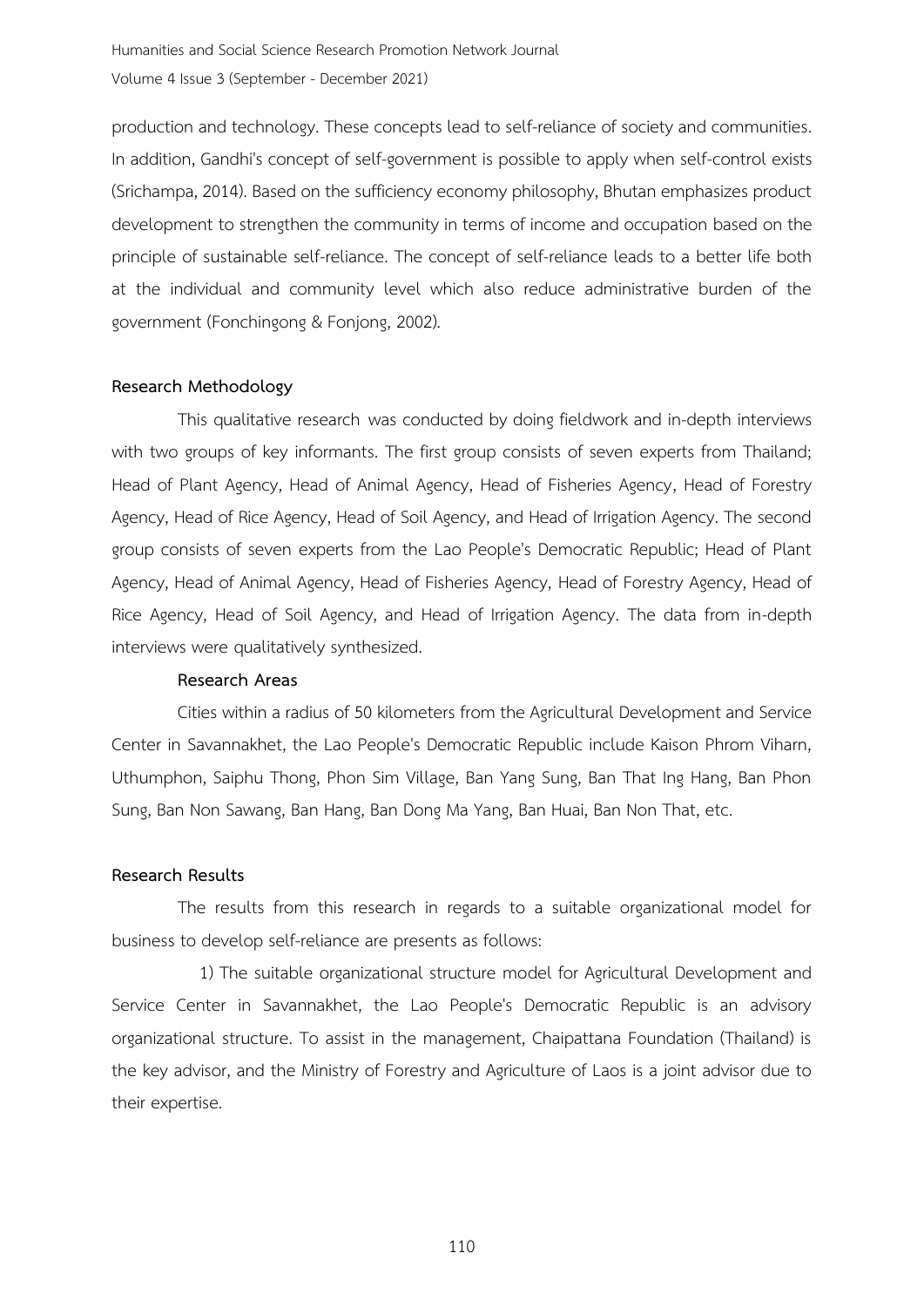#### 2) Management

2.1) Basic technologies, such as Microsoft Office programs have been used in teaching, training and productivity. Microsoft Word or PowerPoint programs have been used in branding or packaging to attract customers. Moreover, social medias, such as Facebook, LINE, WhatsApp, Line official, Instagram, Tik Tok and YouTube channel were created and have been used for advertising and contacting customers.

2.2) Production

Networks were created to help one another so that the center can produce products on time, and also prevents the department's production process from interruption.

2.3) Distribution

Agricultural field projects are conducted to reach other target groups, and distribute income to the community.

2.4) Inventory Management

First-in First-out (FIFO) system has been used to avoid expired or items left in stock.

#### 3) Marketing

A cooperation within the community was established in order to create networks in-community markets, border markets, export markets, fresh markets and processed markets to distribute products. Product brands were designed, and products were developed and processed to increase variety. Product bundling, such as offering rice with free plant seeds, was also introduced.

4) The Plant and Forestry Agency has produced inexpensive plants and sold to farmers to experiment planting and propagating plants that locally exists, but at risk of extinction. The plants include farm crops, vegetables, fruits and economic crops. Animal agency has manufactured products mainly to meet the needs of the consumers in the community. Rice agency has encouraged focused farmers within the area to produce genuine local rice. Soil agency has focused on improving soil quality to be able to grow economic crops to meet the market demand. Irrigation agency has provided and managed adequate water sources.

#### **Discussion**

1) The suitable organizational structure model for Agricultural Development and Service Center in Savannakhet, the Lao People's Democratic Republic is an advisory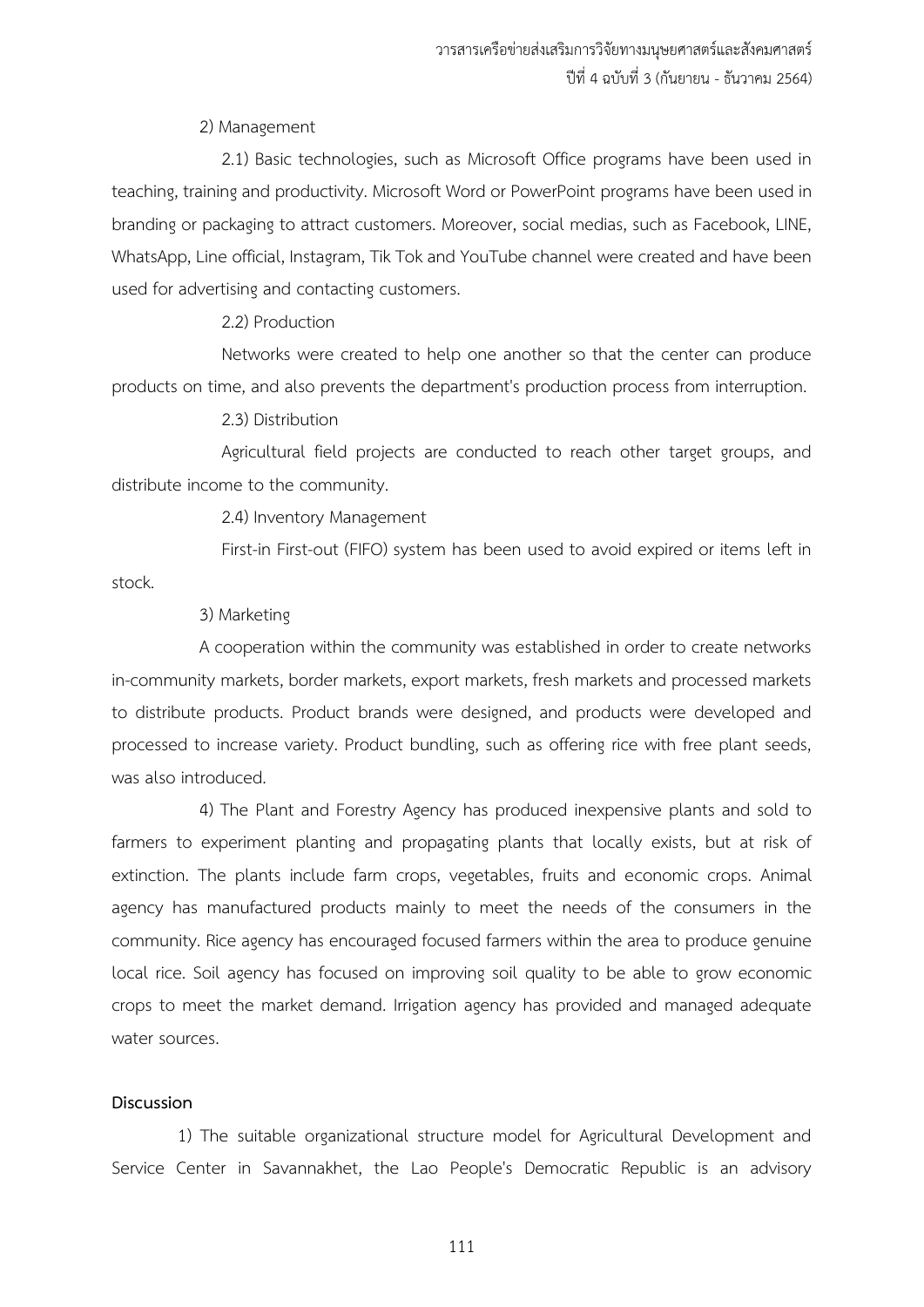organizational structure. To assist in the management, Chaipattana Foundation (Thailand) is the key advisor, and the Ministry of Forestry and Agriculture of Laos is a joint advisor due to their expertise. This is in line with Supachariyawat, Supichayangkul and Sangayothin (2019), who studied organizational structures, human resource management, technology and management that enhance the distribution of Pracharat school products. The study found that the organizational structure of Pracharath School should be a functional organization structure and joint-staff organization structure with a village philosopher as a consultant for administration. The organization structure should be based on the size of the school and the context of the school.

2) Management

2.1) Basic technologies, such as Microsoft Office programs have been used in teaching, training and productivity. Microsoft Word or PowerPoint programs have been used in branding or packaging to attract customers. Moreover, social medias, such as Facebook, LINE, WhatsApp, Line official, Instagram, Tik Tok and YouTube channel were created and have been used for advertising and contacting customers. Juijaingam and Teppaya (2014) also indicated that technology that supports learning styles is a tool that enables entrepreneurs to find new sources of knowledge, comment, share knowledge, communicate and connect activities that demonstrate the quality and efficiency of technology that supports collaboration. The evaluation results of knowledge-building behavior after the experiment were higher than before the experiment due to the technology that supports collaboration, communication among group members, activities and learning with convenience, sharing information and knowledge based on the resources available on the internet. It also includes providing up-todate information and news on the website constantly throughout the knowledge-building process.

2.2) Production networks were created to help one another so that the center can produce products on time, and also prevents the department's production process from interruption. This is in line with Boonyarat and Thammapipon (2017), who studied the network of chestnut farmers in Suphanburi Province. They explained that the network could only be created when vision and ideology are shared. The goals and objectives of the network are to allow members with knowledge and career skills to assist other members within the network. The chestnut farmer network is an informal network structure. However, the structure depends on the goals, resources and needs of members.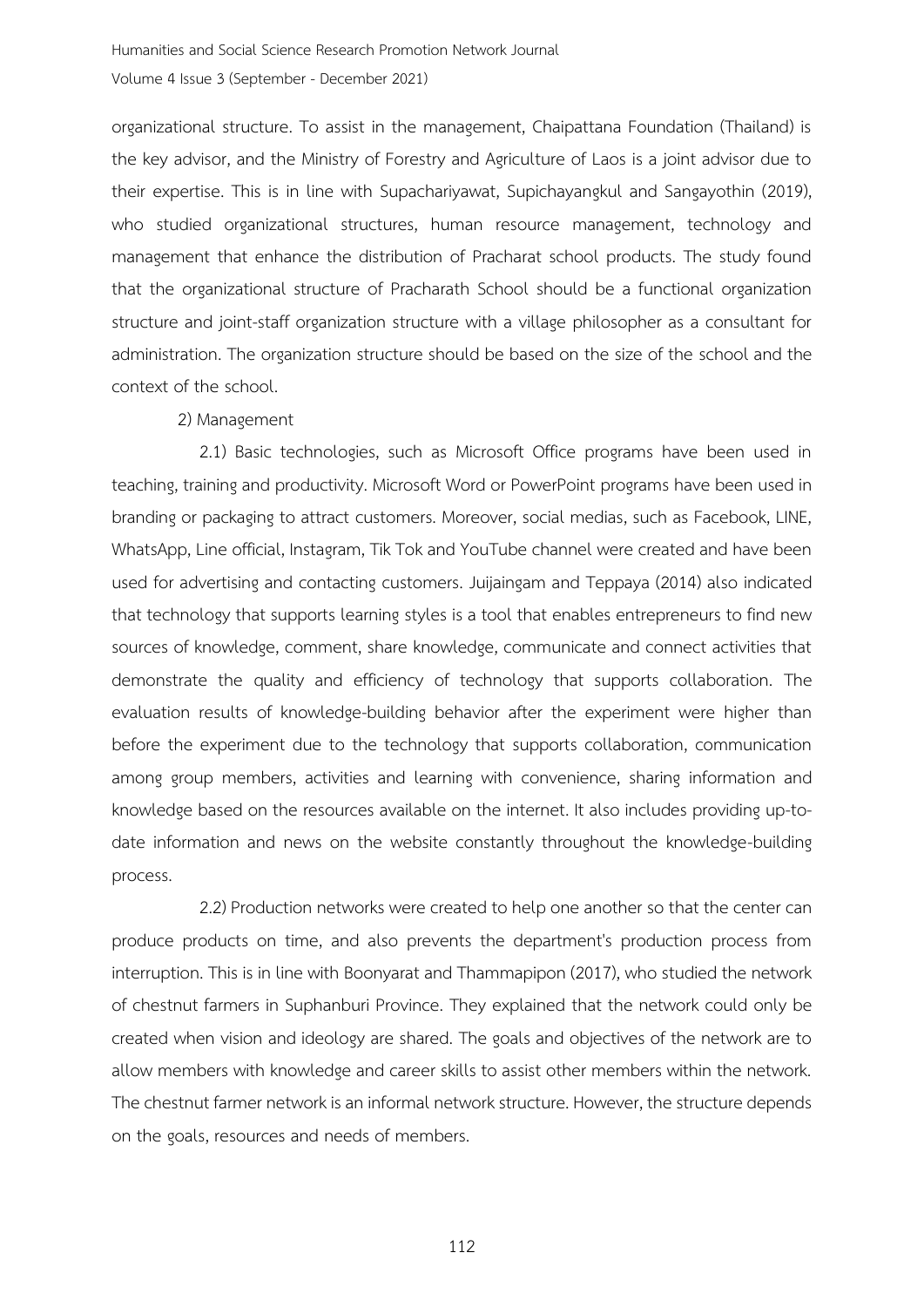#### 2.3) Distribution

Agricultural field projects are conducted to reach other target groups, and distribute income to the community. The community is located in the rural area, without any shopping malls. Therefore, the fired projects must be conducted in line with the community context. Dararuang, (2017), who studied product development and marketing strategies for Ban Khao Laem Community Enterprise, Nakhon Sawan Province, found that creating an exhibition is also one of proactive strategies. Similarly, Puangsang and Muttanang (2019) stated that Ban Bueng women community entrepreneurs need to formulate a marketing strategy plan, such as planning for ongoing trade exhibitions, and build cooperation with government agencies and higher education institutions. This helps develop product quality standards to enter modern trade market. The entrepreneurs can also obtain assistance from government agencies and higher education institutions in packaging development and branding, as well as to do marketing on various social media channels.

2.4) In terms of inventory management, First-in First-out (FIFO) system has been used to avoid expired or items left in stock. According to Chaisen and Thong-In (2018), who studied the management guidelines, inventory with a FIFO (FIRST-IN-FIRST-OUT) system shows the management in raw material warehouse, finished goods warehouse, movement of goods in the warehouse, reducing the deterioration of raw materials or in-stock products, and SAP operation that helps the business to manage the warehouse more efficiently. Such knowledge can be applied and further developed for further study and career in the future.

3) Marketing

A cooperation within the community was established in order to create networks incommunity markets, border markets, export markets, fresh markets and processed markets to distribute products. Product brands were designed, and products were developed and processed to increase variety. Product bundling, such as offering rice with free plant seeds, was also introduced. In addition, Lalaeng, Chaiphet and Uea-aree(2018), who studied business network establishment and competitive advantages of community enterprises in Chumphon Province, explained that it is necessary to concentrate on networking and cooperation in sourcing of raw materials, cooperation in research, design and development of products and technology, budget allocation for marketing promotion in various fields, such as advertising, promotional activities, discount offer, product budling, creating promotion methods, word-ofmouth, and the development of online advertising. Therefore, the center should develop the use of information technology and online media to promote marketing, as well as provide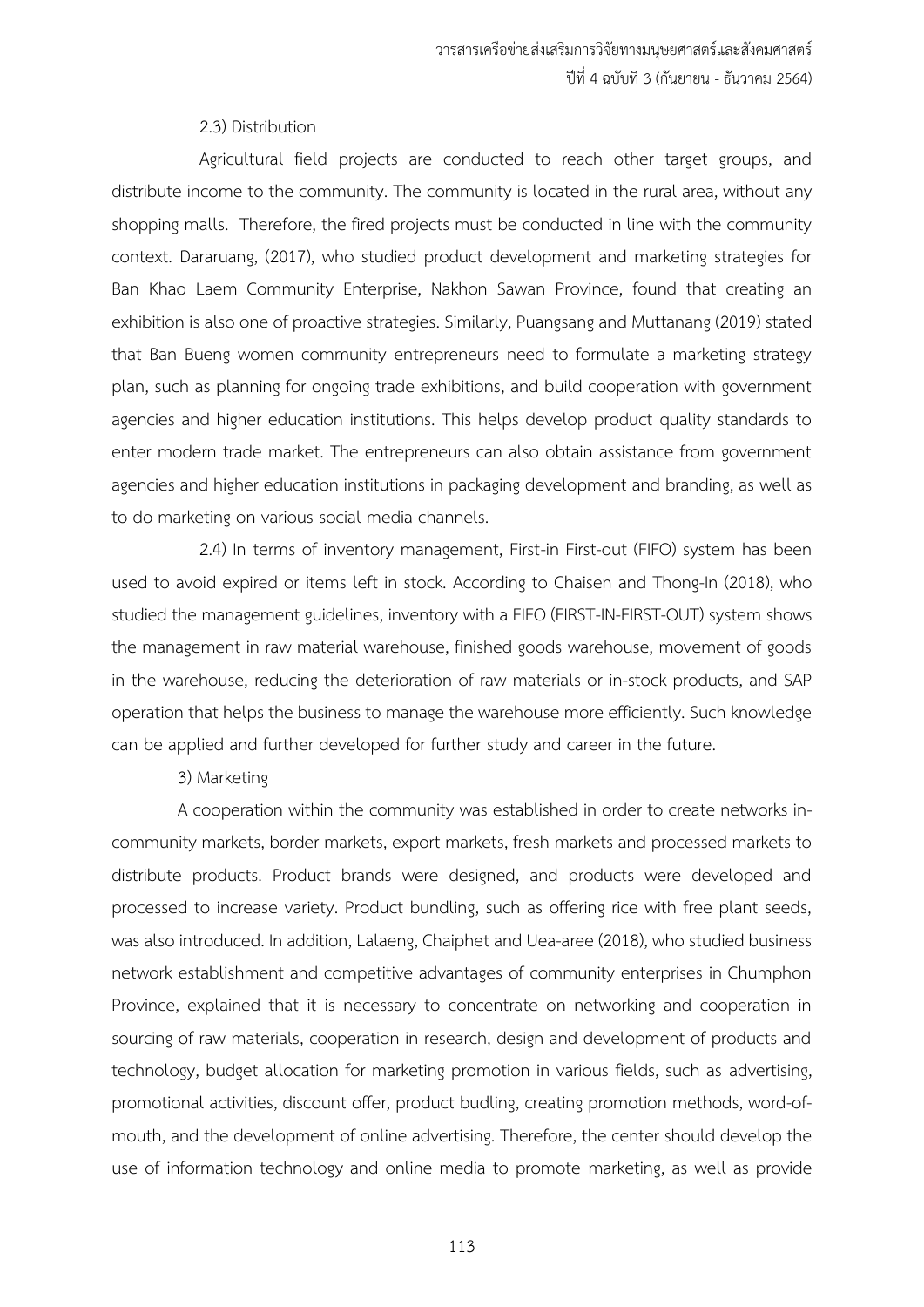agricultural services, such as building partnerships with government and non-governmental agencies in order to obtain assistance for developing products to meet quality standards, enter modern trade market, develop packaging and branding, and social marketing through various media (Puangsang & Matanang, 2020).

4) The Plant and Forestry Agency has produced inexpensive plants and sold to farmers to experiment planting and propagating plants that locally exists, but at risk of extinction. The plants include farm crops, vegetables, fruits and economic crops. Animal agency has manufactured products mainly to meet the needs of the consumers in the community. Rice agency has encouraged focused farmers within the area to produce genuine local rice. Soil agency has focused on improving soil quality to be able to grow economic crops to meet the market demand. Irrigation agency has provided and managed adequate water sources. The findings are consistent with Rosa-Schleich et al. (2019), who studied ecological-economic trade-offs of diversified farming systems and found that diversified farming (df) practices integrate ecological and economic benefits at the farm level differently. In the meantime, Ayompe, Schaafsma, and Egoh (2021) advocated that establishment of good farming management has several positive impacts especially on poor people including income generation and job creation and has the potential to contribute to several sustainable development goals.

#### **Suggestions**

1. It is necessary that the organization structure of the Agricultural Service and Development Center have consultants with specialized expertise to assist in the management by giving advice. In addition, there should be a clear assignment of duties based on the chain of command, and arrange personnel to suit the job and position according to the environment.

#### 2. Management

Agricultural Development and Service Centers should manage knowledge in regards to inventory management, accounting, finance, product development, packaging, and the use of social media and technology on a regular basis.

#### 3. Marketing

The agencies involved with Agricultural Development and Service Center should develop the use of information technology to advertise and promote the products of the Center on online platforms. In addition, the agencies should provide farmers and interested people training on the use of information technology for marketing. Moreover, to develop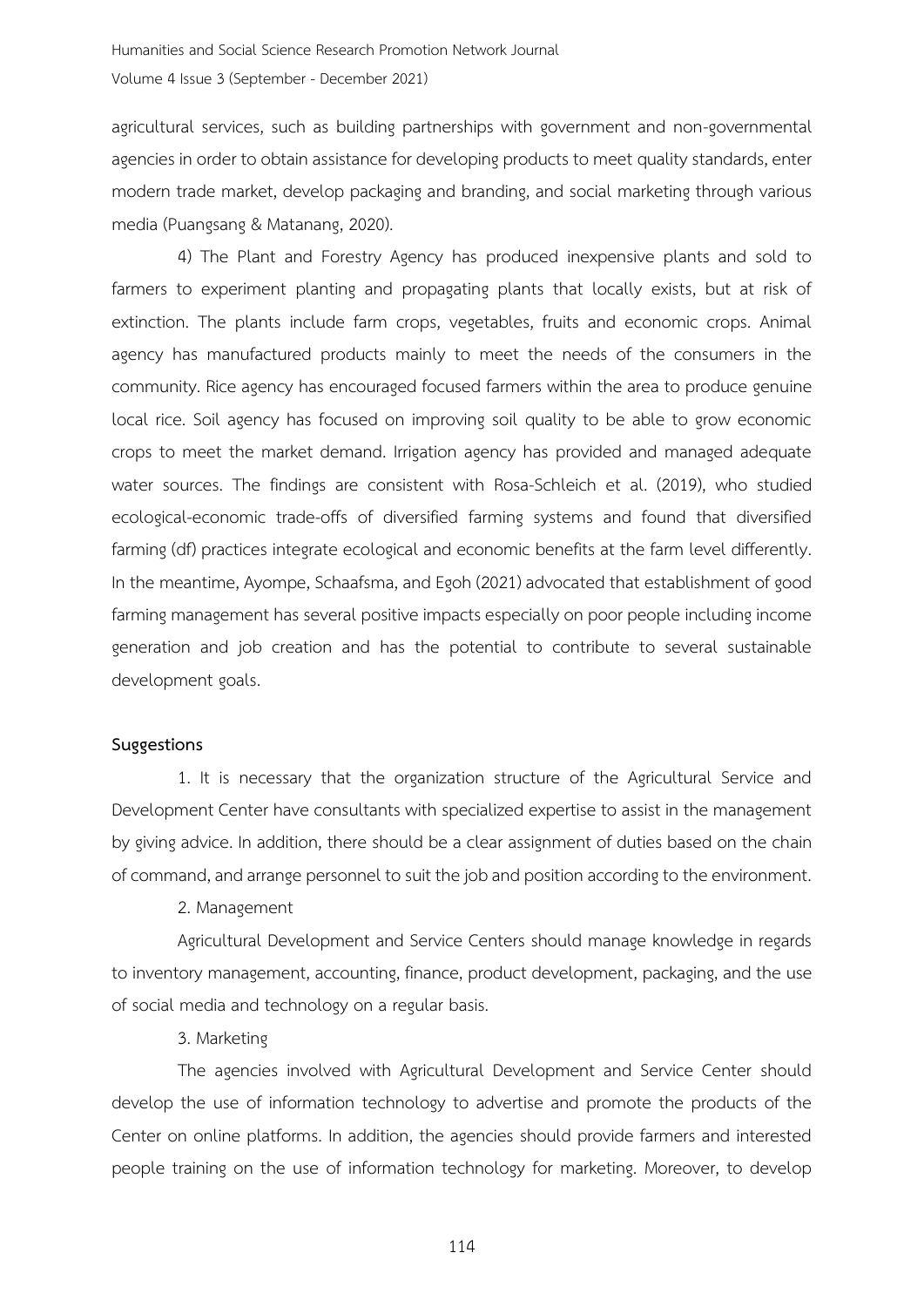distribution channels, border trade pattern should be studied in order to know the volume of import-export.

4. Self-Reliance

Agricultural Development and Service Center in Savannakhet should adopt a suitable organizational model and apply in agencies, such as soil, irrigation agencies in order to be selfreliant.

## **Suggestions for Future Research**

Royal Initiative concepts should be studied with the purpose to develop the seven agencies and enhance their self-reliance.

## **References**

- Anyanwu, C. (1992). **Community development: the Nigerian perspectiv**e. Ibadan: Gabesther Educational Publishers.
- Ayompe, L. M., Schaafsma, M., & Egoh, B. N. (2021). Towards sustainable palm oil production: The positive and negative impacts on ecosystem services and human wellbeing. **Journal of cleaner production, 278**, 123914.

Bangmo, S. (2002). **Organization Management** (3rd edition). Bongkok: WITTHAYAPHAT Co., Ltd.

- Boonyarat, N., & Thammapipon, S. (2017). Building a network of chestnut farmers at Suphanburi Province. **Journal of Management and Development Ubon Ratchathani Rajabhat University, 4**(2), 1-19.
- Chaipattana Foundation. (2019). **Sufficiency Economy**. Retrieved from https://www.chaipat.or.th/publication/publish-document/sufficiency-economy.html
- Chaisen, K. & Thong-In, N. (2018). **The Study of Inventory Management withFIFO System Case Study : Betagro Public., Ltd**. Bangkok: Attawit Commercial Technology College.
- Chernova, V. Y., Zobov, A. M., Degtereva, E. A., Starostin, V. S., & Andronova, I. V. (2020). Sustainable economy: evaluation of food self-sufficiency in Russia. **Entrepreneurship and Sustainability Issues, 7(**3), 1541.

Dararuang, K. (2017). Development of Product and Market Strategy for Ban Kao Lame Community Enterprise, Nakhonsawan Province. **Suthiparithat, 31**(100), 130-143.

Department of Public Relations. (1999). **Compilation of Royal Projects under the Royal Patronage of His Majesty the King on the auspicious occasion of His Majesty the King the Year 6 Cycle 5 December 1999**.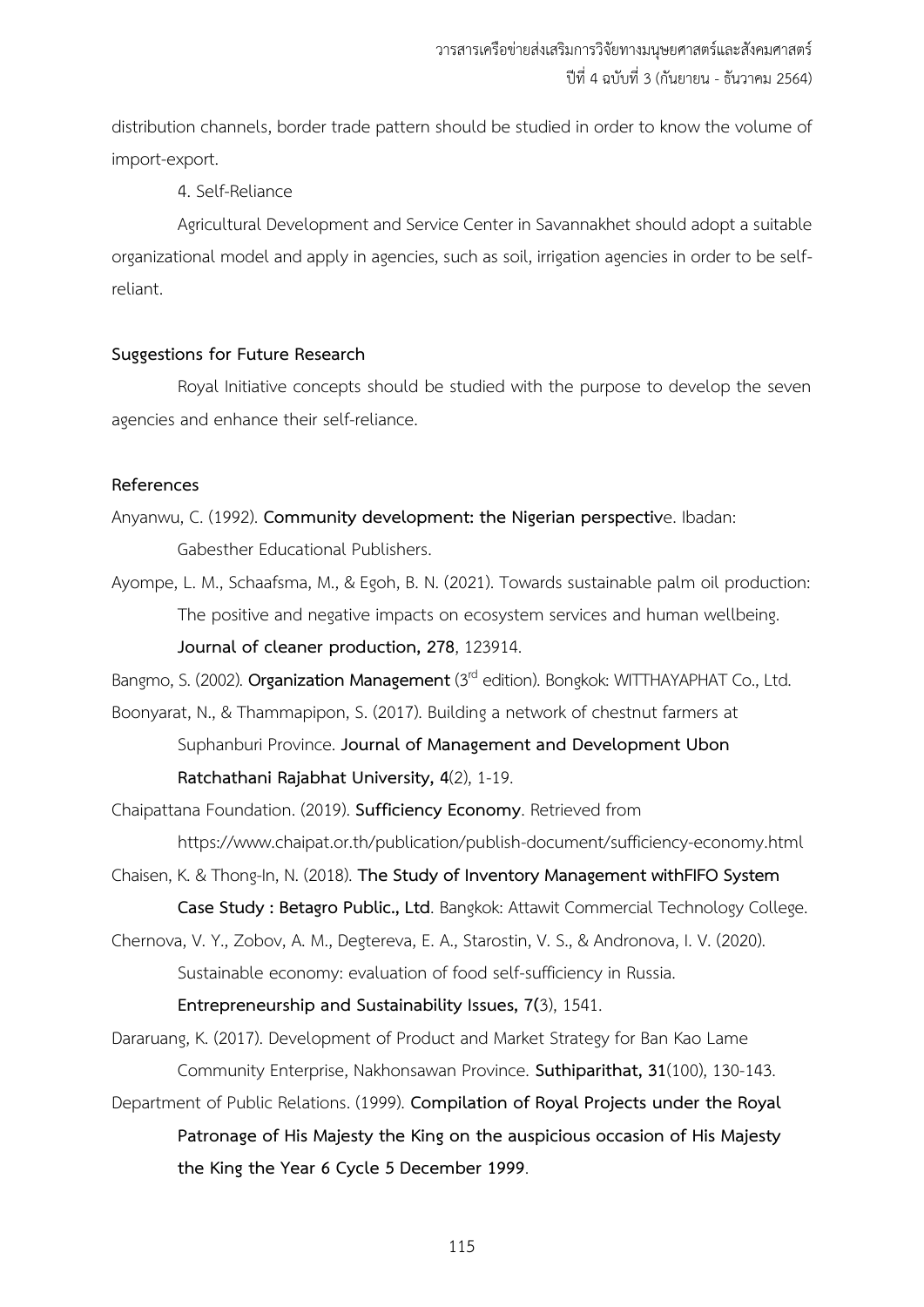Fayol, H. (1949). **General and Industrial Management**. London: Sir Isaac Pitman & Sons.

Fonchingong, C. C., & Fonjong, L. N. (2002). The concept of self-reliance in community development initiatives in the Cameroon grassfields. **GeoJournal, 57**(1), 83-94.

Foundation, C. (2019). **Sufficiency Economy.** Retrieved from

https://www.chaipat.or.th/publication/publish-document/sufficiency-economy.html

- Galtung, J. (1980). On the technology of self-reliance (pp. 223-246). In Galtung, J.; O'Brien, P.; & Preiswerk, R. (Eds.). **Self**‐**reliance: A strategy for develop**. Institute for Development Studies, Geneva: Bogle‐L'Ouverture Publications.
- Jaikla, S. (2018). The Model of Development and Promotion for Sustainability of Social Enterprises in Thailand. **Journal of MCU Nakhondhat, 5**(2). 342-363.
- Jansom, N. (2019). Sufficiency Economy Principles of Sustainable Development. **Academic Journal of the Graduate Institute Development Administration Science. 5.**
- Jesadalak, W., Trichan, K., & Rangsungnoen, T. (2015). Ways of life under the Philosophy of Sufficiency Economy in Chang Hua Man Royal Initiative Project: A case study of Ban Nong Kho Kai farmers in Phetchburi province. **Veridian E-Journal, Slipakorn University, 8**(2), 1114-1125.
- Juijaingam, J. & Teppaya, P. (2014). **Trend of Social Enterprise in case of Success and Failure**. Bangkok: Post Publishing.
- Junkrapor, M. & Chienwattanasook, K. (2019). Establishing an Innovative Organization to Drive towards the Organizational Excellence. **Executive Journal, 39**(1), 52-66.
- Kongpetdit, C. & Chantuk, T. (2016). Developing Account Executives' Communication Skills in Advertising Industry. **Veridian E-Journal, Silpakorn University (Humanities, Social Sciences and arts), 9**(2), 14-32.
- Kotler, P. (1984). **Marketing Management: Analysis, Planning, and Control**. New Delhi: Prentice-Hall of india.
- Krongsiri, I. (2019). Sustainable Management Model for Self-reliant Community: A Case Study of the Ethnic Chong, Klongplu, Kho Khitchakut District, Chanthaburi Province. **Journal of Government Management and Private Sector, 21**(2), 74-101.
- Lalaeng, C., Chaiphet, C., & Uea-aree, W. (2018). Business Networking Development and Competitive Advantage of Community Enterprise in Chumphon Province. **Veridian E-Journal, Silpakorn University (Humanities, Social Sciences and arts), 11**(8), 3447-3464.